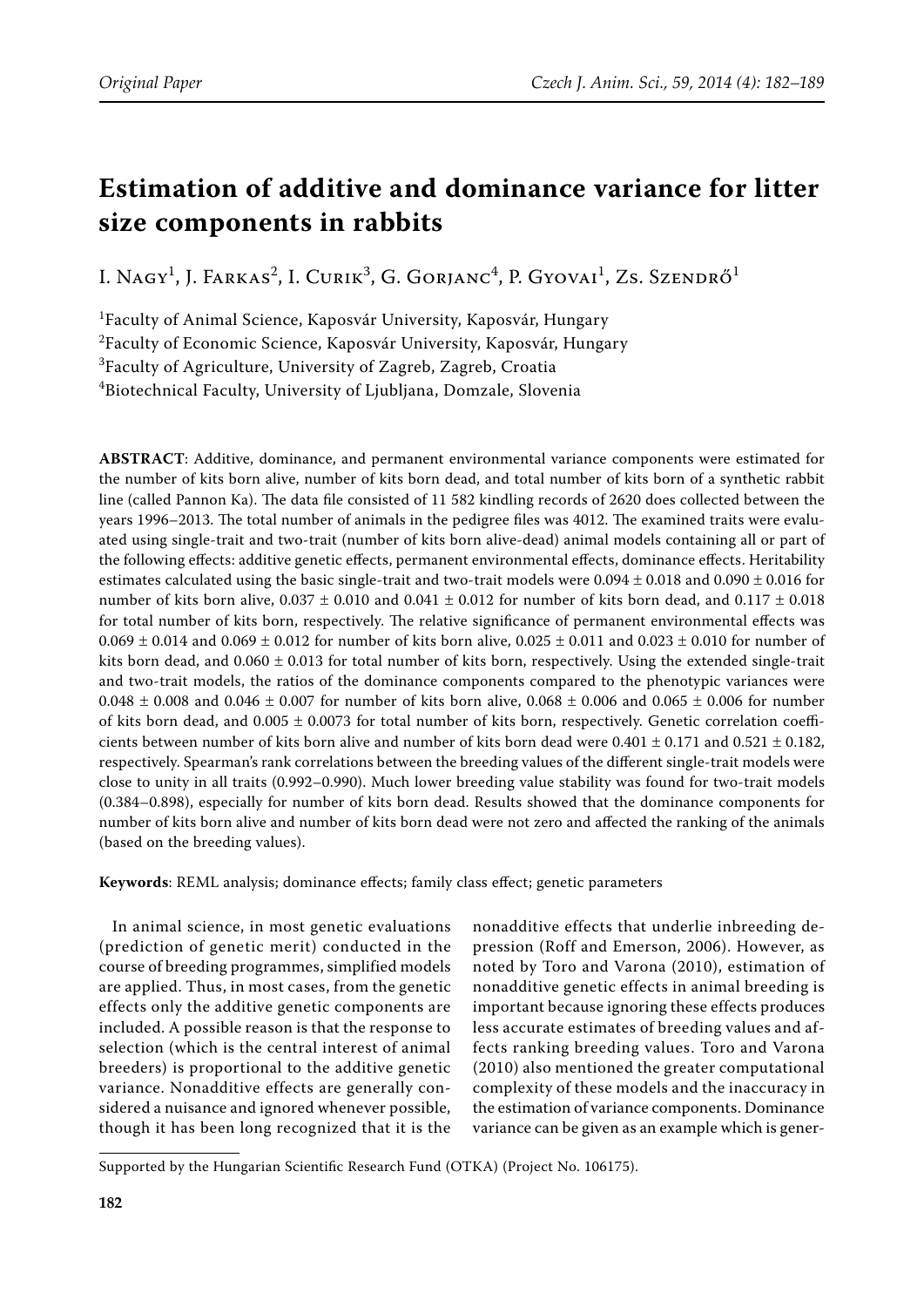ally confounded with other effects such as random litter effects. The reason for ignoring dominance effects can also be the available database unsuitability for estimating non-additive effects (Misztal, 2001). Estimation of the dominance component requires a large number of full-sibs which is available for multipara species such as fish, poultry, and pig. In these species the results of several studies are available predicting the nonadditive variance components and comparing the results of genetic evaluations with and without nonadditive (and/ or other) effects (Winkelman and Peterson, 1994; Lutaaya et al., 2001; Mielenz et al., 2006). Yet according to our best understanding so far only one study has been conducted for rabbits (Nagy et al., 2013). Our hypotheses to be tested were that extending the models used for genetic evaluation with the dominance effects has an effect on the predicted breeding values and on the ranking of the evaluated animals. Consequently, the first objective of our study was to estimate genetic parameters for reproductive traits of a rabbit line using different animal models with and without dominance effects. The second objective was to evaluate the effects of application of these models on the stability of the predicted breeding values.

#### **Material and methods**

*Population management and recorded traits*. The development of the maternal line (Pannon Ka) at the rabbit farm of the Kaposvár University started in 1995 with sperm of some prolific Hungarian and foreign breeds. The sperm was used for inseminating Pannon White (another rabbit breed selected as a closed population at Kaposvár since 1992) does. Beside the sperm, in 1999 some newborn female and male kits of rabbit breeds showing high reproductive performance were bought. These imported rabbits mated among themselves (and with Pannon White rabbits of high prolificacy) forming the base of the maternal line (called Pannon Ka). Since then the breed is selected as a closed population for number of kits born alive. Pannon

Ka was officially recognized as a new synthetic rabbit breed by the Hungarian National Institute of Agricultural Quality Control in 2003. Matings of close relatives are avoided using a mating system where at the initiation of each line, rabbits were divided into four groups. The purpose of dividing the breed into groups is to control its inbreeding rate. The matings among the groups are carried out in the following way:  $1\frac{9}{5} \times 4\frac{3}{5}$ ;  $2\frac{9}{5} \times 1\frac{3}{5}$ ;  $3\frac{9}{5} \times$  $2\hat{\circ}$ ;  $4\hat{+} \times 3\hat{\circ}$ . After the parturition the progeny born receives the group number of the sire. Thus descendents of any buck are placed back to its own group only after four generations.

The analysis of this study was conducted using 11 582 kindling records of 2620 Pannon Ka rabbit does. Kindling records were collected at the Experimental Rabbit Farm of the Kaposvár University between the years 1996–2013. The total number of Pannon Ka rabbits in the pedigree was 4012. The analyzed traits were number of kits born alive (NBA), number of kits born dead (NBD), and total number of kits born (TNB). For NBA only those records were considered where at least one kit was born alive ( $n = 11 110$ ). Due to the large number and unbalanced structure of parities they were combined into 4 groups  $(1, 2, 3-10, 11+)$ . For all the pairs of individuals additive and dominance relationship coefficients were computed following Cockerham (1954), i.e. inbreeding was not accounted for in the computation of dominance relationship coefficients. Descriptive statistics are presented in Table 1.

*Statistical models.* NBA, NBD, and TNB were evaluated with the REML and BLUP procedures in order to estimate genetic parameters and breeding values. For the study a super-computer (1536 processor cores, 6 TB of memory, and computing capacity over 18 teraFLOPS) developed by Silicon Graphics International was used. From the available resources one processor with 16–20 GB RAM enabling serial processing depending on the characteristics of the applied models was used.

PEST software (Version 3.1, 1990) and VCE software (Version 6.0, 2008) were applied. Altogether eight animal models were performed. Six single

|  |  |  | Table 1. Descriptive statistics for the analyzed traits |  |  |  |
|--|--|--|---------------------------------------------------------|--|--|--|
|--|--|--|---------------------------------------------------------|--|--|--|

| Trait      | n      | Mean | SD   | Minimum-maximum |
|------------|--------|------|------|-----------------|
| <b>NBA</b> | 11 110 | 8.90 | 2.99 | $1 - 20$        |
| <b>NBD</b> | 11582  | 0.65 | 1.74 | $0 - 16$        |
| <b>TNB</b> | 11582  | 9.19 | 3.11 | 1–21            |

NBA = number of kits born alive, NBD = number of kits born dead, TNB = total number of kits born, SD = standard deviation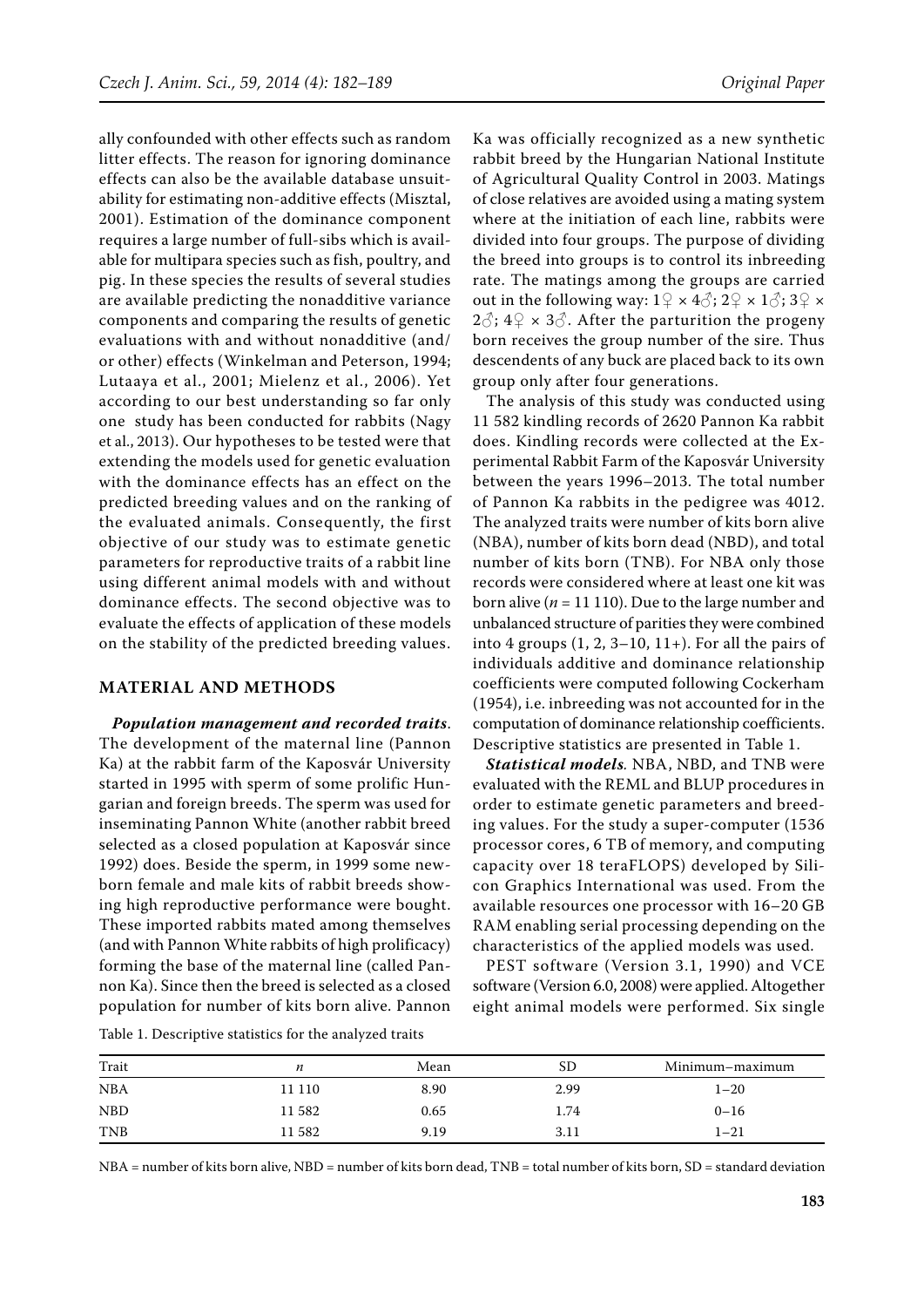trait models were used to evaluate NBA, NBD, and TNB. For each trait two single trait models were used. These models differed only in the inclusion of the dominance effect (for each trait the first model did not include the dominance effects). Besides, NBA and NBD were also evaluated together using two two-trait models and similarly to the single trait models these models differed only in the inclusion of the dominance effect.

Thus the most complete models had the following structure:

$$
y = \mathbf{X}b + \mathbf{Z}pe + \mathbf{W}a + \mathbf{U}c + e
$$

where:

- *y* = vector of phenotypic observations
- $b =$  vector of fixed effects
- *pe* = vector of individual permanent environmental effects
- *a* = vector of individual additive genetic effects
- $c =$  vector of family class effects
- *e* = vector of residuals
- **X**, **Z**, **W**, **U** = incidence matrices linking phenotypic records to fixed, random, permanent environmental, and family effects, respectively

Fixed effects (*b*) in the model were parity and year-month of kindling. Dominance was included in the model via the family class effect following the work of Hoeschele and VanRaden (1991), which provides a way to efficiently set up a sparse inverse of dominance covariance matrix between family classes. Model assumptions for the most complete model were as follows:

where:

 $A, C = covariance (relationship)$  matrices for the additive genetic and family class effects, respectively

 $I = identity matrix$ 

*E* = expected value

*Var* = variance

*sym*. = symmetric

 $V_{Pe}$ ,  $V_A$ ,  $V_C$ ,  $V_E$  = variance components

 $V_p$  = phenotypic variance

(for other explanations see the preceding model)

In addition to estimated variance components, dominance variance was calculated as  $V_D = 4V_C$ . Contributions of additive  $(h^2)$ , dominance  $(d^2)$ , and permanent environmental (*pe*<sup>2</sup> ) variance to total phenotypic variance  $V_P = V_{Pe} + V_A + 1/4V_D + V_E$ were also calculated. Correction for  $3/4V_D$  in the calculation of phenotypic variance was necessary due to the use of  $V_D$  instead of  $V_C$ . The structures of the used models are given in Table 2.

### **Results and discussion**

*Variance components and variance ratios.* The estimated variance components and their ratios compared to the phenotypic variance are presented in Table 3. Using the single-trait and two-trait models without dominance components it was found that heritability estimates and relative importance of permanent environmental effects were low for all traits (NBA, NBD, and TNB) (Table 3). Using the Pannon Ka rabbit line the estimated heritabilities and permanent environmental effects were com-

$$
E\begin{bmatrix} \mathbf{y} \\ \mathbf{pe} \\ \mathbf{a} \\ \mathbf{c} \\ \mathbf{e} \end{bmatrix} = \begin{bmatrix} \mathbf{X}\mathbf{b} \\ 0 \\ 0 \\ 0 \\ 0 \end{bmatrix}, \quad Var\begin{bmatrix} \mathbf{y} \\ \mathbf{pe} \\ \mathbf{a} \\ \mathbf{c} \\ \mathbf{e} \end{bmatrix} = \begin{bmatrix} V_p & ZV_{pe} & WAV_A & UCV_C & IV_E \\ IV_{pe} & 0 & 0 & 0 \\ AV_A & 0 & 0 & 0 \\ SVM & CV_C & 0 & 0 \\ \text{sym.} & IV_E & IV_E \end{bmatrix}
$$

Table 2. Structure of the applied models

|            | Effect  |      | Model |      |  |
|------------|---------|------|-------|------|--|
|            | level   | type | APe   | ADPe |  |
| Parity     |         |      | x     | x    |  |
| Year-month | 157     |      | X     | x    |  |
| Permanent  | 2620    | R    | x     | x    |  |
| Additive   | 4 0 1 2 | A    | X     | X    |  |
| Family     | 160 497 | D    |       | X    |  |

 $F =$  fixed effects, A = additive genetic effects, R = random effects, D = dominance effects, APe = model with permanent environmental and additive effects, ADPe = model with permanent environmental, additive, and dominance effects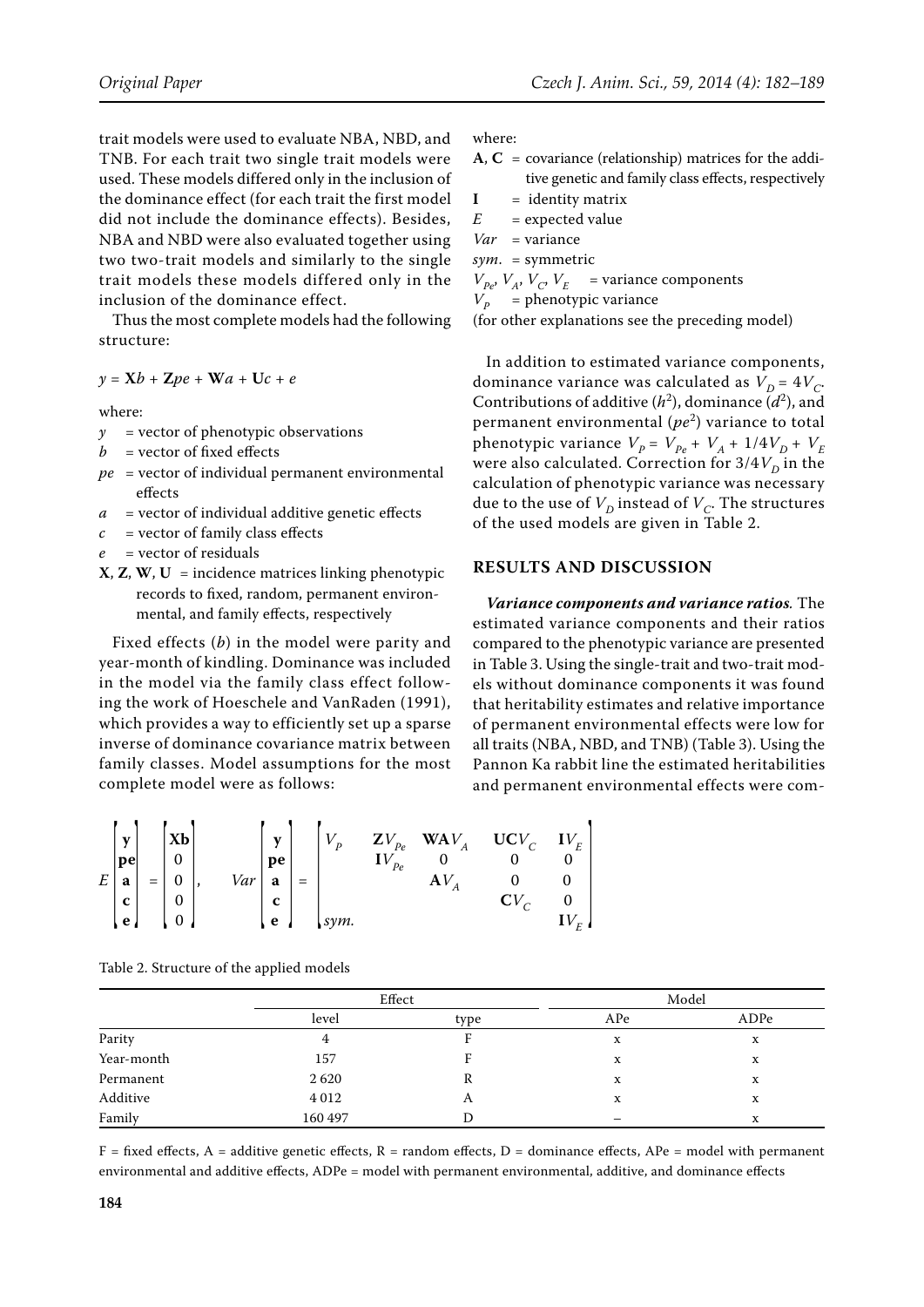| Trait      | Model | Type         | $V_A$                | h <sup>2</sup>       | $V_{pe}$             | $p^2$                  | $V_D$                | $d^2$                | $COV_A$              | $r_{\rm g}$          |
|------------|-------|--------------|----------------------|----------------------|----------------------|------------------------|----------------------|----------------------|----------------------|----------------------|
| <b>NBA</b> | APe   | single-trait | $0.779 \pm$<br>0.158 | $0.094 \pm$<br>0.018 | $0.572 \pm$<br>0.113 | $0.069 \pm$<br>0.014   |                      |                      |                      |                      |
|            | ADPe  |              | $0.716 \pm$<br>0.153 | $0.087 \pm$<br>0.017 | $0.498 \pm$<br>0.124 | $0.060 \pm$<br>0.015   | $0.399 \pm$<br>0.276 | $0.048 \pm$<br>0.008 |                      |                      |
| <b>NBD</b> | APe   |              | $0.111 \pm$<br>0.032 | $0.037 \pm$<br>0.010 | $0.075 \pm$<br>0.033 | $0.025$ $\pm$<br>0.011 |                      |                      |                      |                      |
|            | ADPe  |              | $0.073 \pm$<br>0.034 | $0.025 \pm$<br>0.011 | $0.039 \pm$<br>0.032 | $0.013 \pm$<br>0.011   | $0.205 \pm$<br>0.075 | $0.068 \pm$<br>0.006 |                      |                      |
| <b>TNB</b> | APe   |              | $1.075 \pm$<br>0.184 | $0.117 \pm$<br>0.018 | $0.555 \pm$<br>0.119 | $0.060 \pm$<br>0.013   |                      |                      |                      |                      |
|            | ADPe  |              | $1.068 \pm$<br>0.199 | $0.116 \pm$<br>0.020 | $0.548 \pm$<br>0.097 | $0.060 \pm$<br>0.011   | $0.043 \pm$<br>0.270 | $0.005 \pm$<br>0.007 |                      |                      |
| <b>NBA</b> | APe   | two-trait    | $0.781 \pm$<br>0.149 | $0.090 \pm$<br>0.016 | $0.595 \pm$<br>0.105 | $0.069 \pm$<br>0.012   |                      |                      | $0.123 \pm$<br>0.051 | $0.401 \pm$<br>0.171 |
|            | ADPe  |              | $0.727 \pm$<br>0.133 | $0.085 \pm$<br>0.015 | $0.514 \pm$<br>0.096 | $0.060 \pm$<br>0.011   | $0.402 \pm$<br>0.233 | $0.046 \pm$<br>0.007 | $0.132 \pm$<br>0.040 | $0.521 \pm$<br>0.182 |
| <b>NBD</b> | APe   |              | $0.122 \pm$<br>0.036 | $0.041 \pm$<br>0.012 | $0.069 \pm$<br>0.032 | $0.023 \pm$<br>0.010   |                      |                      | $0.123 \pm$<br>0.051 | $0.401 \pm$<br>0.171 |
|            | ADPe  |              | $0.088 \pm$<br>0.032 | $0.029 \pm$<br>0.011 | $0.033 \pm$<br>0.030 | $0.011 \pm$<br>0.010   | $0.194 \pm$<br>0.068 | $0.065 \pm$<br>0.006 | $0.132 \pm$<br>0.040 | $0.521 \pm$<br>0.182 |

Table 3. Estimated variance components and variance ratios of the analyzed traits

NBA = number of kits born alive, NBD = number of kits born dead, TNB = total number of kits born, APe = model with permanent environmental and additive effects, ADPe = model with permanent environmental, additive, and dominance effects,  $V_A$  = additive variance,  $V_D$  = dominance variance,  $V_{Pe}$  = permanent environmental variance,  $h^2 = V_A/V_{P}$ ,  $d^2 = V_D/V_p$ ,  $p^2 = V_{Pe}/V_p$ ,  $COV<sub>A</sub>$  = additive genetic covariance between NBA and NBD,  $r<sub>a</sub>$  = genetic correlation coefficient between NBA and NBD

parable to the results of Nagy et al. (2011). It has to be noted that contrary to results of the present study, Nagy et al. (2011) found higher heritabilities than  $p^2$  estimates for NBA and TNB. However, Nagy et al. (2011) evaluated the records of the first four parities only over a shorter period thus the size of the evaluated dataset was substantially smaller (3413 kindling records) than in the present study. In the Pannon White rabbit population Nagy et al. (2013) used numerous models. When the models contained the same effects as the basic model of this study, slightly lower  $h^2$  and  $p^2$  estimates were obtained for NBA (0.057 and 0.066), NBD (0.022 and 0.015), and TNB (0.064 and 0.069) compared to the findings of this study. Using slightly different models for different Spanish lines, Piles et al. (2006) and Ragab and Baselga (2011) estimated *h*2 values for NBA (0.08–0.12) and TNB (0.10–0.14) similar to our estimates. The estimated ratios of the permanent environmental variance to the phenotypic variance were also in the same range for NBA (0.07–0.10) and for TNB (0.07–0.10) in the Spanish lines compared to the  $p^2$  estimates of the Pannon Ka line (Table 3). When NBA and NBD were evaluated by two-trait models, then

the alterations of the estimated additive genetic and permanent environmental components were negligible. There was a moderate and positive genetic correlation between NBA and NBD (Table 3). Nagy et al. (2011) reported a genetic correlation between TNB and NBA close to unity for Pannon White (0.97) and for Pannon Ka (0.96) in agreement with Mantovani et al. (2008) who reported a similar value (0.97) for these traits evaluating an Italian synthetic rabbit line. These results suggest that NBA increasing will also be reflected in TNB increase, thus indirectly supporting our positive genetic correlation estimate between NBA and NBD.

Extending the models with the dominance effects, the estimated dominance variance components of NBA and NBD showed lower and higher magnitudes, respectively compared to those of the additive genetic variances (Table 3). On the contrary, the dominance component was practically zero for TNB (Table 3). ). Similarly to this last finding, Fernández et al. (2010) observed the lack of dominance for litter size at weaning in a maternal line of rabbits  $(d^2 = 0.017)$ . According to the results of a recent study Nagy et al. (2013)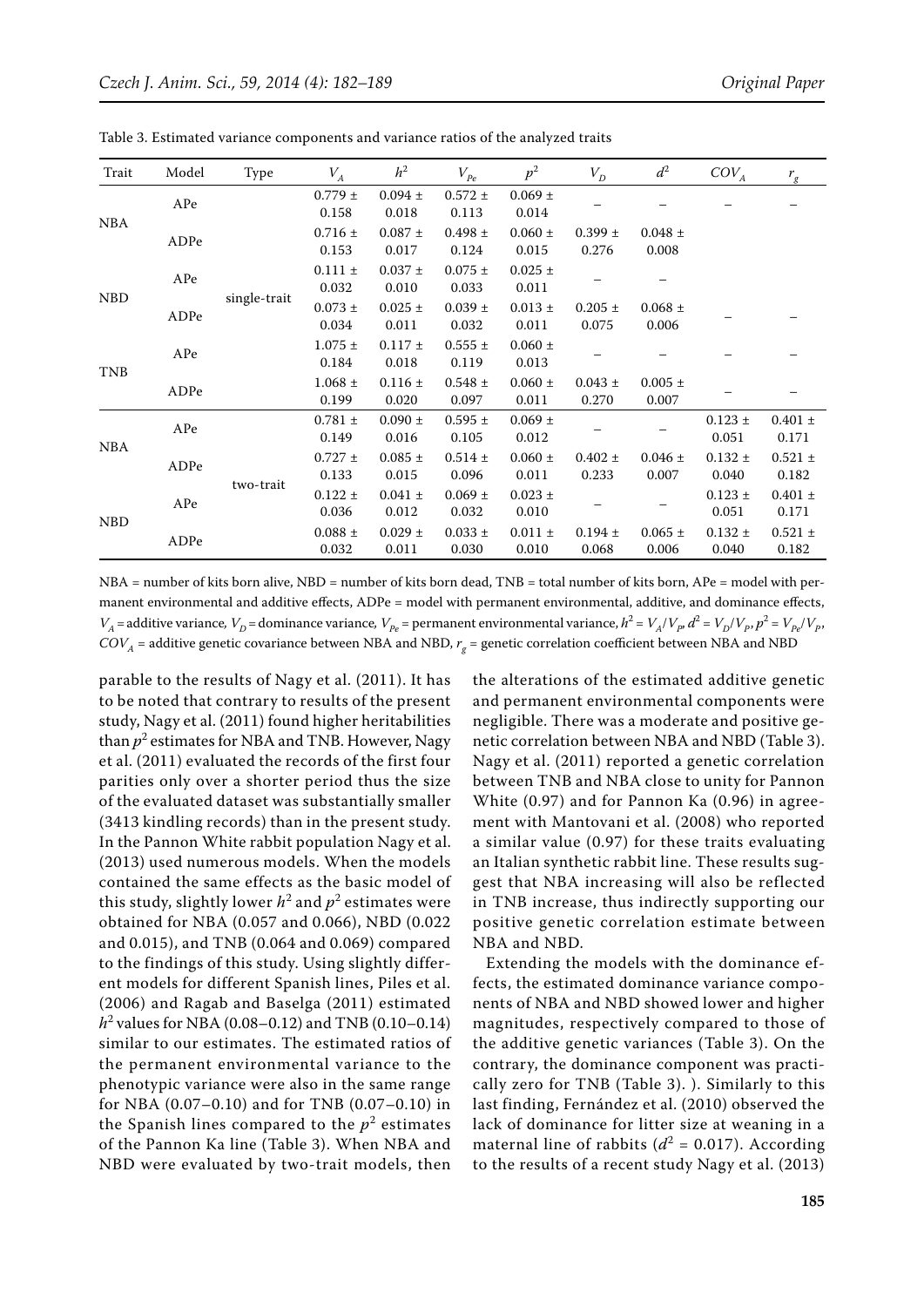reported similar importance of the dominance components for the results of the study for NBA (0.050) and NBD (0.052) but for TNB these authors observed a value (0.080) which was higher than that of the estimated heritability of that trait (0.062). To the best of our knowledge, no other studies were conducted with rabbits estimating dominance components for NBA, NBD, and TNB. In different pig populations Culbertson et al. (1997; 1998) reported that the dominance variances were only 18–68% of the magnitude of the additive genetic variance for NBA and their proportion to the total phenotypic variance was small (0.016–0.057). Also in pigs somewhat higher dominance variances (44–66% of those of the additive genetic variances) and  $d^2$  estimates (0.037 and 0.068) were found by Norris et al. (2006; 2010) for the same trait.

When the extended models were used, the inclusion of the dominance components resulted in the decrease of the other variance components for NBA and NBD. On the contrary, as the dominance components were negligible for TNB, the genetic parameters were the same with the basic and extended models. The heritabilites decreased by 7.4% (NBA) and by 32% (NBD), respectively and the ratios of permanent environmental effects compared to the phenotypic variances were decreased by 13% (NBA) and 48% (NBD) respectively, applying the single-trait models. Using two-trait

models, similar tendencies were received and the magnitudes of the decreases for  $h^2$  and  $p^2$  values of NBA and NBD were 5.5 and 29% and 13 and 52%, respectively and the same remark can be made as for the single-trait models. When the inclusion of dominance effect decreases the other components than the residual effect, this phenomenon is called confounding which is often reported in connection with dominance effects. Confounding between dominance and the additive genetic variance components was also detected in the study of Wei and van der Werf (1993). These authors analyzed several egg production traits of laying hens mainly connected to egg number and egg weight. Like in our study the basic model contained only the additive genetic effects while the extended models also contained the dominance effect. Wei and van der Werf (1993) received consistently lower  $h^2$  estimates under the dominance model than under the additive model. Depending on the specific trait the decrease of the  $h^2$  estimates ranged 3–53%. Under the dominance models the residual variances also decreased thus the total phenotypic variances remained almost unchanged. Serenius et al. (2006) observed similar tendencies for pig longevity traits. Common litter variance components were twice as high using models that did not contain dominance effects compared to a more complete model containing dominance and

Table 4. Spearman's rank (above the diagonal) and Pearson's (below the diagonal) correlations between the estimated breeding values across different models for the number of kits born alive, number of kits born dead, and total number of kits born

| Trait      | Model         | $U_A$ Pe | U_ADPe            | <b>B_APe</b> | <b>B_ADPe</b> |
|------------|---------------|----------|-------------------|--------------|---------------|
|            | $U_A$ Pe      |          | 0.999             | 0.984        | 0.915         |
|            | U_ADPe        | 0.999    | $\qquad \qquad -$ | 0.984        | 0.913         |
| <b>NBA</b> | B_APe         | 0.989    | 0.988             |              | 0.898         |
|            | <b>B</b> ADPe | 0.946    | 0.946             | 0.933        |               |
|            | $U_A$ Pe      | —        | 0.992             | 0.684        | 0.787         |
| <b>NBD</b> | U_ADPe        | 0.993    | -                 | 0.681        | 0.793         |
|            | B_APe         | 0.754    | 0.745             | -            | 0.384         |
|            | <b>B_ADPe</b> | 0.768    | 0.772             | 0.454        | -             |
|            | $U_A$ Pe      | -        | 0.999             |              |               |
| <b>TNB</b> | U_ADPe        | 0.999    |                   |              |               |
|            | B_APe         |          |                   |              |               |
|            | <b>B</b> ADPe |          |                   |              |               |

NBA = number of kits born alive, NBD = number of kits born dead, TNB = total number of kits born, U\_Ape = single-trait model with permanent environmental and additive effects, U\_ADPe = single-trait model with permanent environmental, additive, and dominance effects, B\_Ape = two-trait model with permanent environmental and additive effects, B\_ADPe = two-trait model with permanent environmental, additive, and dominance effects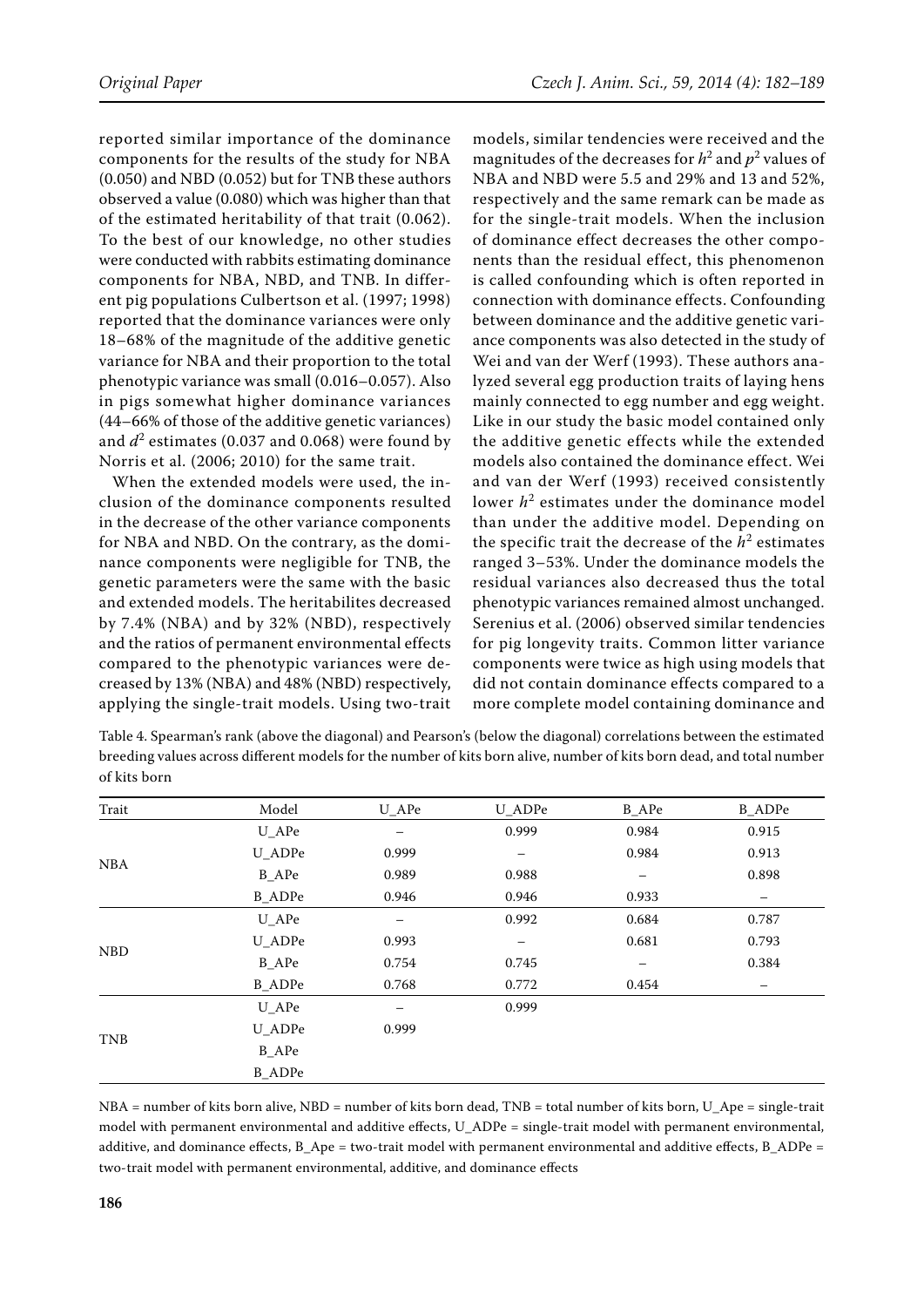common litter effects simultaneously. Contrary to these results Rye and Mao (1998) observed no substantial confounding between dominance and common environmental effects for body weight of salmons. Rye and Mao (1998) found that inclusion of common environmental effects decreased the residual component but had only marginal effect on the other (additive genetic and dominance) components. However, by including nonadditive genetic effects in the model, the estimates of additive genetic variance were reduced dramatically (by 50–79%).

*Breeding values*. Based on the different singletrait models, the estimated breeding values showed very high Spearman's rank correlations for NBA, NBD, and TNB (Table 4). On the contrary, the two-trait models exhibited lower rank correlation of breeding values for NBA and it was low for NBD (Table 4). When Spearman's rank correlations between the breeding values were estimated with single-trait and two-trait models, the observed values were high for NBA and moderate for NBD (Table 4). Pearson's correlations showed the same tendencies as observed for the rank correlations but slightly higher values were found (Table 4). In the Pannon White rabbit population Nagy et al. (2013) reported Spearman's rank correlations between breeding values estimated with the different single-trait models close to unity for NBA, NBD, and TNB. Similarly, Gallardo et al. (2010) observed that the estimated breeding values of harvest body weight in Coho salmon showed correlation close to unity when the applied single-trait models differed only in the inclusion of the dominance effects. Similar tendency was reported for the trait of stature in cattle (Varona et al., 1998). Beside the overall stability, the breeding value stability of the top 100 and 1000 rabbits showed (Table 5) that the common proportion of the highest ranked rabbits based on the different models was high based on the single-trait models of all examined traits. The breeding value stability of the top ranked animals was assessed in a slightly different way by Mielenz et al. (2003) evaluating several traits connected to the egg production of laying hens. In their study the top ranked animals (50 or 100 per generation) were selected based on the breeding values estimated with animal models containing dominance effects. Using the same animals, their breeding values were estimated with models without the dominance effects. The rank correlations between the breeding value-pairs of these animals varied between 0.899 and 0.996 depending on the trait and evaluated line. However, in our study based on the other model combinations (single-trait vs. two-trait models; including or excluding the

Table 5. Stability of breeding values expressed as a number of concordant top 100 rabbits (above diagonal) and 1000 rabbits (below diagonal) across different models for the number of kits born alive, number of kits born dead, and total number of kits born

| Trait      | Model         | $U_A$ Pe | U_ADPe | <b>B_APe</b> | <b>B_ADPe</b>     |
|------------|---------------|----------|--------|--------------|-------------------|
|            | $U_A$ Pe      | —        | 94     | 84           | 65                |
|            | U_ADPe        | 991      | —      | 82           | 67                |
| <b>NBA</b> | <b>B_APe</b>  | 963      | 960    | -            | 63                |
|            | <b>B_ADPe</b> | 928      | 928    | 913          | $\qquad \qquad -$ |
|            | $U_A$ Pe      |          | 93     | 60           | 39                |
| <b>NBD</b> | U_ADPe        | 953      | —      | 56           | 41                |
|            | <b>B_APe</b>  | 536      | 525    | —            | 30                |
|            | <b>B_ADPe</b> | 690      | 700    | 344          |                   |
|            | $U_A$ Pe      | -        | 99     |              |                   |
|            | U_ADPe        | 999      |        |              |                   |
| <b>TNB</b> | <b>B_APe</b>  |          |        |              |                   |
|            | <b>B_ADPe</b> |          |        |              |                   |

NBA = number of kits born alive, NBD = number of kits born dead, TNB = total number of kits born, U\_Ape = single-trait model with permanent environmental and additive effects, U\_ADPe = single-trait model with permanent environmental, additive, and dominance effects, B\_Ape = bivariate model with permanent environmental and additive effects, B\_ADPe = bivariate model with permanent environmental, additive, and dominance effects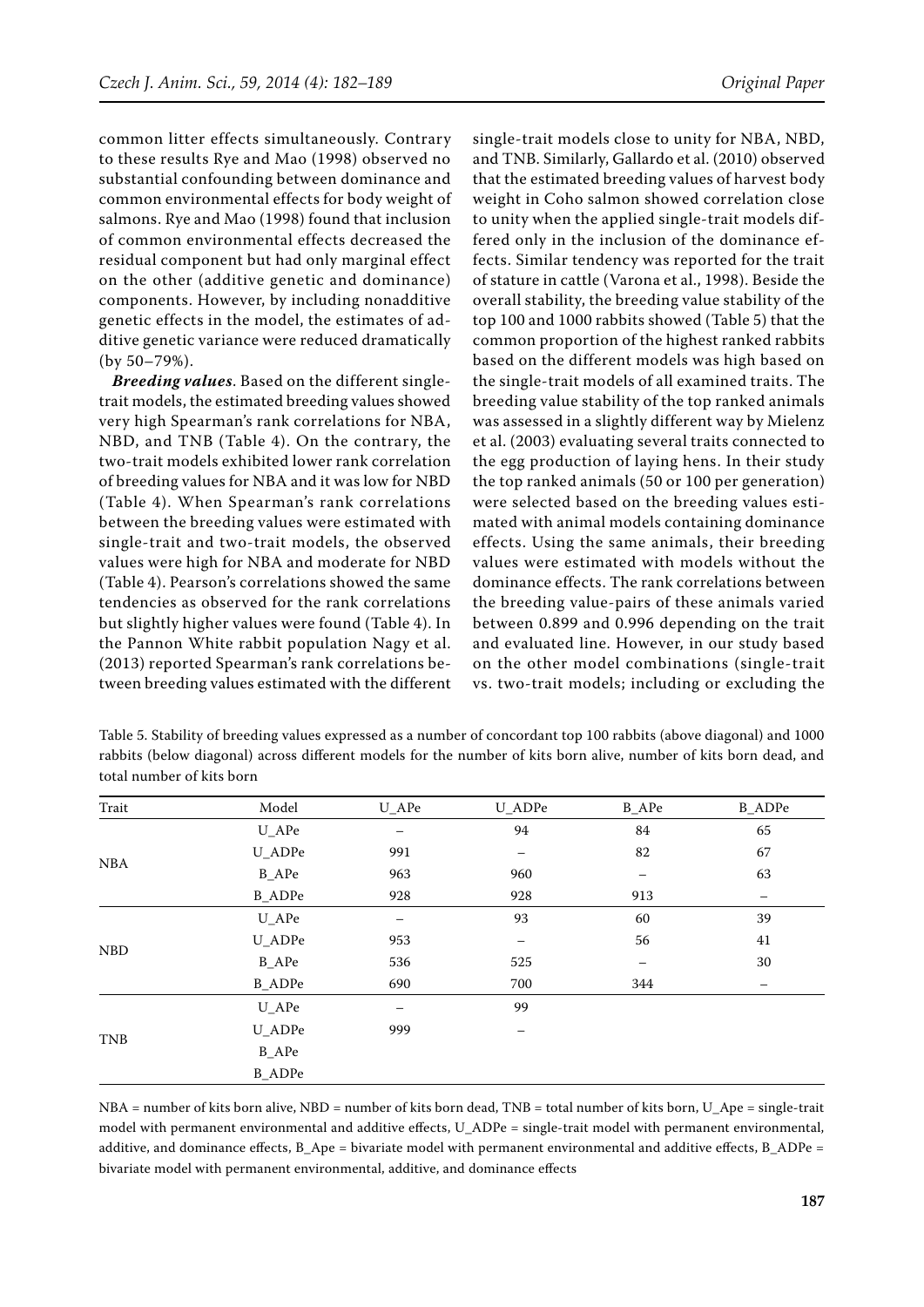dominance effects) the re-ranking among the top ranked rabbits was substantial especially for NBD (Table 5). In connection with breeding value stability, Wolf et al. (2001) noted that the accuracy of the estimated variance components depends on the data structure. Accurate estimates might be obtained even on a small dataset. However, to achieve a given accuracy, estimation of genetic correlation requires more data than estimation of heritabilities (Wolf et al., 2001). It also has to be mentioned that inclusion of dominance effect resulted in longer CPU times and compared to the extended single-trait models, the two-trait animal model containing the dominance effect required

more than 10 times longer CPU time (141 h).

# **Conclusion**

Including the dominance variance in the models of the litter size components of the Pannon Ka rabbits was justified. Ignoring the dominance resulted in a slight overestimation of permanent environmental effects and these two effects showed partial confounding. For single-trait models the general correlations between breeding values were near the unity but some re-ranking occurred among the top ranked rabbits with the introduction of the most complete models for NBA and NBD. On the contrary, the breeding value stability was much lower with two-trait models, which may be also the consequence of the relatively small data set. Using larger datasets and multi-trait models, computing capacity and long CPU times might be a limiting factor preventing the application of extended animal models.

*Acknowledgement.* The National Information Infrastructure Development Institute is gratefully acknowledged for providing us computing capacity on their super-computer maintained by the Debrecen University, Hungary.

## **References**

- Cockerham C.C. (1954): An extension of the concept of partitioning hereditary variance for analysis of covariances among relatives when epistasis is present. Genetics, 39, 859–882.
- Culbertson M.S., Mabry J.W., Misztal I., Bertrand J.K. (1997): Effects of inbreeding and outbreeding in purebred Hampshire and Duroc Swine. The Professional Animal Scientist, 13, 194–197.
- Culbertson M.S., Mabry J.W., Misztal I., Gengler N., Bertrand J.K., Varona L. (1998): Estimation of dominance variance in purebred Yorkshire swine. Journal of Animal Science, 76, 448–451.
- Gallardo F.A., Lhorente J.P., Neira R. (2010): The consequences of including non-additive effects on the genetic evaluation of harvest body weight in Coho salmon (*Oncorchynchus kisutch*). Genetics Selection Evolution, 42, 19.
- Hoeschele I., VanRaden P. (1991): Rapid inversion of dominance relationship matrices for noninbred populations by including sire-dam subclass effects. Journal of Dairy Science, 74, 557–569.
- Lutaaya E., Misztal I., Mabry J.W., Short T., Timm H.H., Holzbauer R. (2001): Genetic parameter estimates from joint evaluation of purebreds and crossbreds in swine using the crossbred model. Journal of Animal Science, 79, 3002–3007.
- Mantovani R., Sartori A., Mezzadri M., Lenarduzzi M. (2008): Genetics of maternal traits in a new synthetic rabbit line under selection. In: Proc. 9<sup>th</sup> World Rabbit Congress, Verona, Italy, 169–174.
- Mielenz N., Kovac M., Groeneveld E., Presinger R., Schmutz M., Schüler L. (2003): Genetische Parameter für Merkmale der Eiproduction Geschätzt mit Additiven und Dominanzmodellen bei Legehennen. Archiv für Tierzucht, 46, 77–84.
- Mielenz N., Noor R.R., Schüler L. (2006): Estimation of additive and non-additive genetic variances of body weight, egg weight and egg production for quails (*Coturnix coturnix japonica*) with an animal model. Archiv für Tierzucht, 49, 300–307.
- Misztal I. (2001): New Models and Computations in Animal Breeding. 50<sup>th</sup> Annual National Breeders Roundtable (Poultry Science Association), St. Louis, USA, 32–42.
- Nagy I., Radnai I., Nagyné-Kiszlinger H., Farkas J., Szendrő Zs. (2011): Genetic parameters and genetic trends of reproduction traits in synthetic Pannon rabbits using repeatability and multi-trait animal models. Archiv für Tierzucht, 54, 297–307.
- Nagy I., Gorjanc G., Curik I., Farkas J., Kiszlinger H., Szendrő Zs. (2013): The contribution of dominance and inbreeding depression in estimating variance components for litter size in Pannon White rabbits. Journal of Animal Breeding and Genetics, 130, 303–311.
- Norris D., Varona L., Visser D.P., Theron H.E., Voordewind S.F., Nesamvuni E.A. (2006): Estimation of the additive and dominance variances in South African Landrace pigs. South African Journal of Animal Science, 36, 261–268.
- Norris D., Varona L., Ngambi J.W., Visser D.P., Mbajiorgu C.A., Voordewind S.F. (2010): Estimation of the additive and dominance variances in SA Duroc pigs. Livestock Science, 131, 144–147.